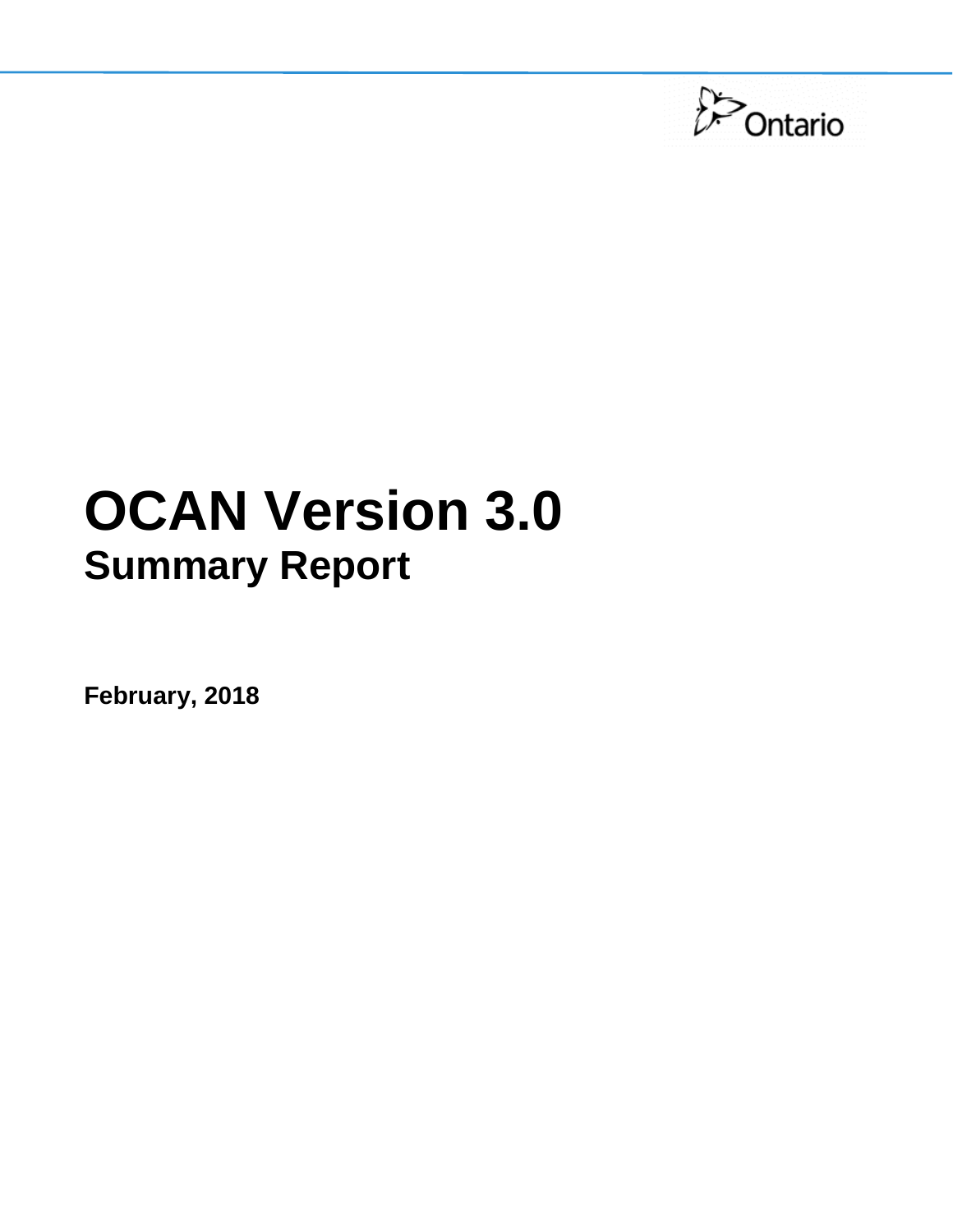## **Background**

 Under the strategic and operational direction of the Ministry of Health and Long-Term Care (MOHLTC), Community Care Information Management (CCIM) supports the delivery of business and technology solutions to the community care health sectors. CCIM focuses on:

- Improving patient outcomes;
- Enhancing patient-centered experience;
- • Building management capacity; and
- Facilitating use of standardized data, processes and tools.

 The Common Assessments Program (CAP) within CCIM promotes the continued use of evidence based standardized tools that facilitate the collection and use of client assessment information. In 2009, the CAP team led the implementation of the Ontario Common Assessment of Needs (OCAN), the standardized assessment tool selected by and for the community mental health (CMH) sector.

 OCAN includes the Camberwell Assessment of Need (CAN), an internationally used and widely researched tool that identifies areas of client need and actions to address those needs. The tool includes a clinician-led assessment, along with a consumer/client self-assessment to support a client driven approach to service delivery and planning. Additional elements were added to CAN to better reflect the client population in Ontario.

 In 2009, OCAN version 1.0 was piloted by 16 health service provider (HSP) organizations across the province. In 2010, based on the results from the pilot evaluation, OCAN version 2.0 was developed and implemented by 201 HSP organizations across the province. Since implementation, CCIM has been supporting OCAN version 2.0 for the CMH sector and has been gathering feedback on the tool.

## **OCAN Version 3.0**

 In April, 2017, CCIM initiated the process of updating the OCAN tool in order to further enhance the clinical value and the quality of client information being collected. Revisions to OCAN version 2.0 are based on multi-stakeholder consultations, including input from people with lived experience, HSP organizations, Local Health Integration Networks (LHINs), and the MOHLTC.

Objectives for OCAN 3.0 are as follows:

- Improve the consumer experience
- Improve the clinical value of OCAN in supporting consumers' recovery
- Align with current standards and terminology
- Enhance the quality of client information collected in OCAN to support service delivery and planning at the organization, LHIN and provincial levels.

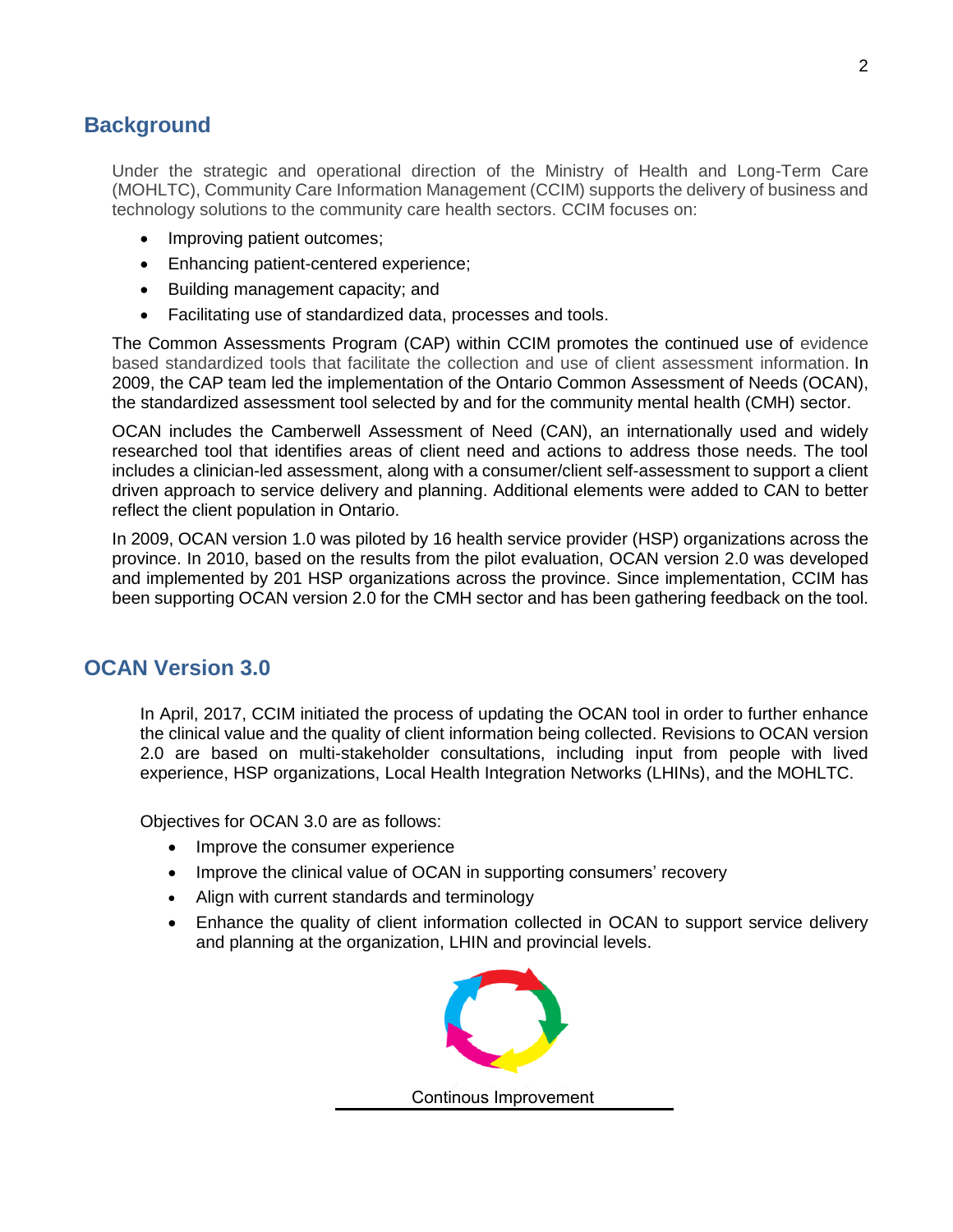Following the release of OCAN version 3.0, CCIM will establish a process for ongoing updates to OCAN. This process will ensure the OCAN tool continues to align with the latest standards and best practices, and incorporates sector feedback in a timely manner.

## **OCAN Version Update Process**

 The process for updating the OCAN 3.0 consisted of 5 steps identified in the diagram below. As demonstrated, as the cycle for 3.0 ends, a new cycle of gathering feedback begins to allow for ongoing improvement of the tool



In the development of OCAN 3.0, these steps were carried out as follows:

# **1. Gather Sector Feedback:**

 From the initial implementation of OCAN in 2009, CCIM has collected and logged sector feedback on recommended changes to the tool. Feedback was gathered from the following sources:

- Consumers/clients
- HSP organizations completing OCANs
- LHINs
- OCAN Community of Interest (CoI)
- The Racialized Populations and Mental Health & Addictions CoI
- The OCAN Aboriginal Working Group Report
- Mental Health and Addictions Data and Performance Measurement Task Group

## **2. Establish Working Group:**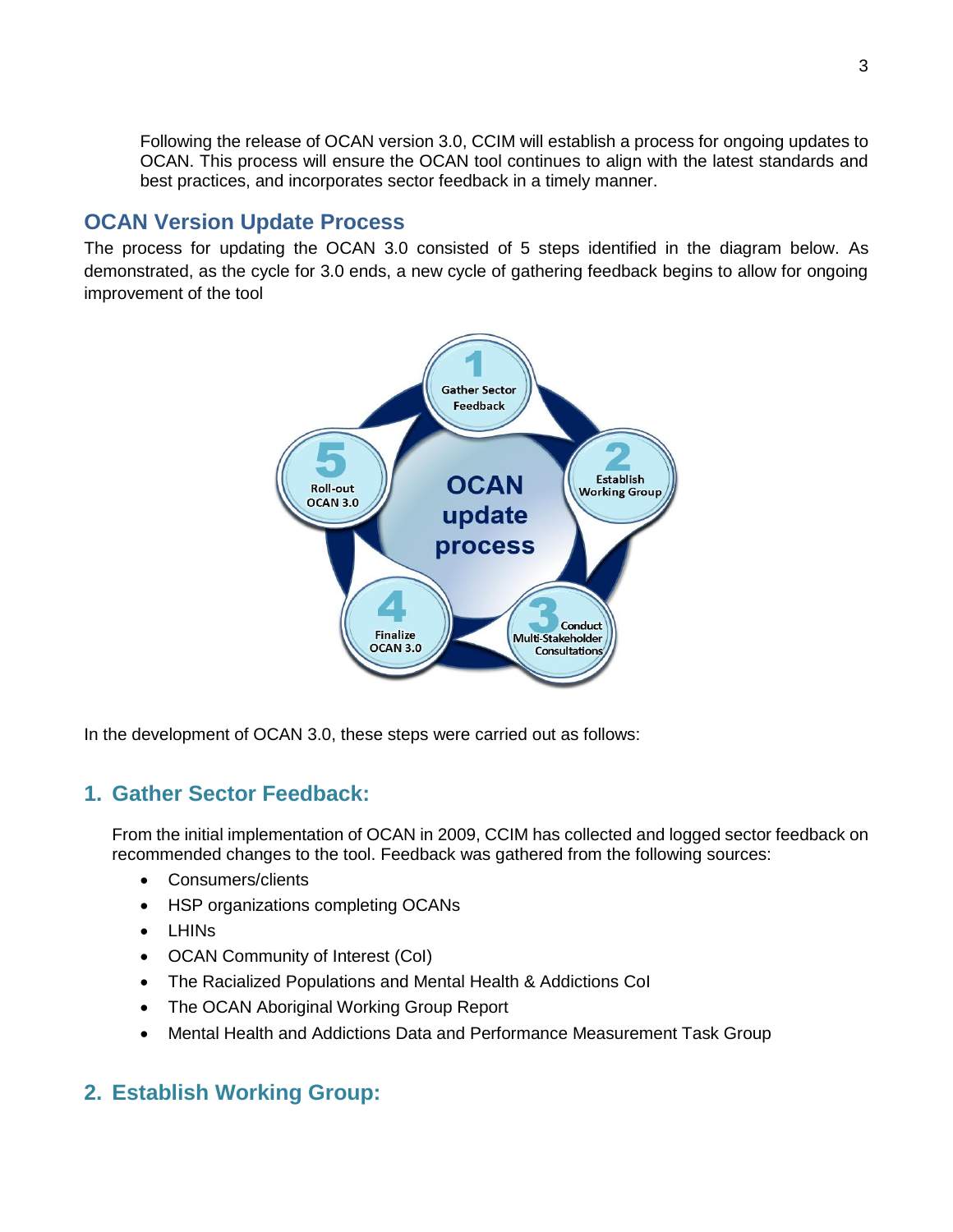To take action on the above feedback, an OCAN Version Update Working Group was established. Formed in April, 2017, the purpose of the working group was to develop, explore and recommend OCAN changes to the MOHLTC for consideration.

There were 16 members on the Working Group with representation from:

- Hospital and community-based HSP organizations completing OCANs:
	- $\circ$  OCAN trainers
	- o Direct service providers
	- $\circ$  Managers and directors
	- $\circ$  Service providers working with indigenous populations
	- $\circ$  Service providers working in urban and rural settings
- Research scientists currently working on projects that include OCAN data analysis
- • LHINs
- MOHLTC: Mental Health and Addictions Branch and Health Data Branch

 The Working Group submitted recommendations for OCAN 3.0 to the MOHLTC in June, 2017. The recommendations were informed by:

- Sector feedback collected by CCIM in step 1 of the version update process\*
- Consultation with Dr. Mike Slade, the developer of the CAN tools
- OCAN data analysis by the Institute for Clinical Evaluative Sciences (ICES)
- The Centre for Addiction and Mental Health (CAMH) OCAN Interrater Reliability Study
- The Tri-Hospital + Toronto Public Health (TPA) Health Equity Data Collection Research Project
- • Working group members' expertise and experiences

 \*Note: While the Working Group reviewed all sector feedback submitted to date, some recommendations were prioritized for Version 3.0, while others were documented for consideration in future version updates.

# **3. Conduct Multi-Stakeholder Consultations**

 Stakeholder consultations were held based on the OCAN Version Update Working Group's recommendations. The purpose was to validate the initial recommendations and gather any additional feedback before finalizing.

## Consultation Summary:

A summary of the consultations are as follows:

## 1. **Consultations with people with lived experience of mental illness**

 In June and July, 2017, four focus groups were held with a total of 30 participants. The purpose of the focus group was to collect service user and peer feedback on the recommended changes to the self-assessment component of OCAN.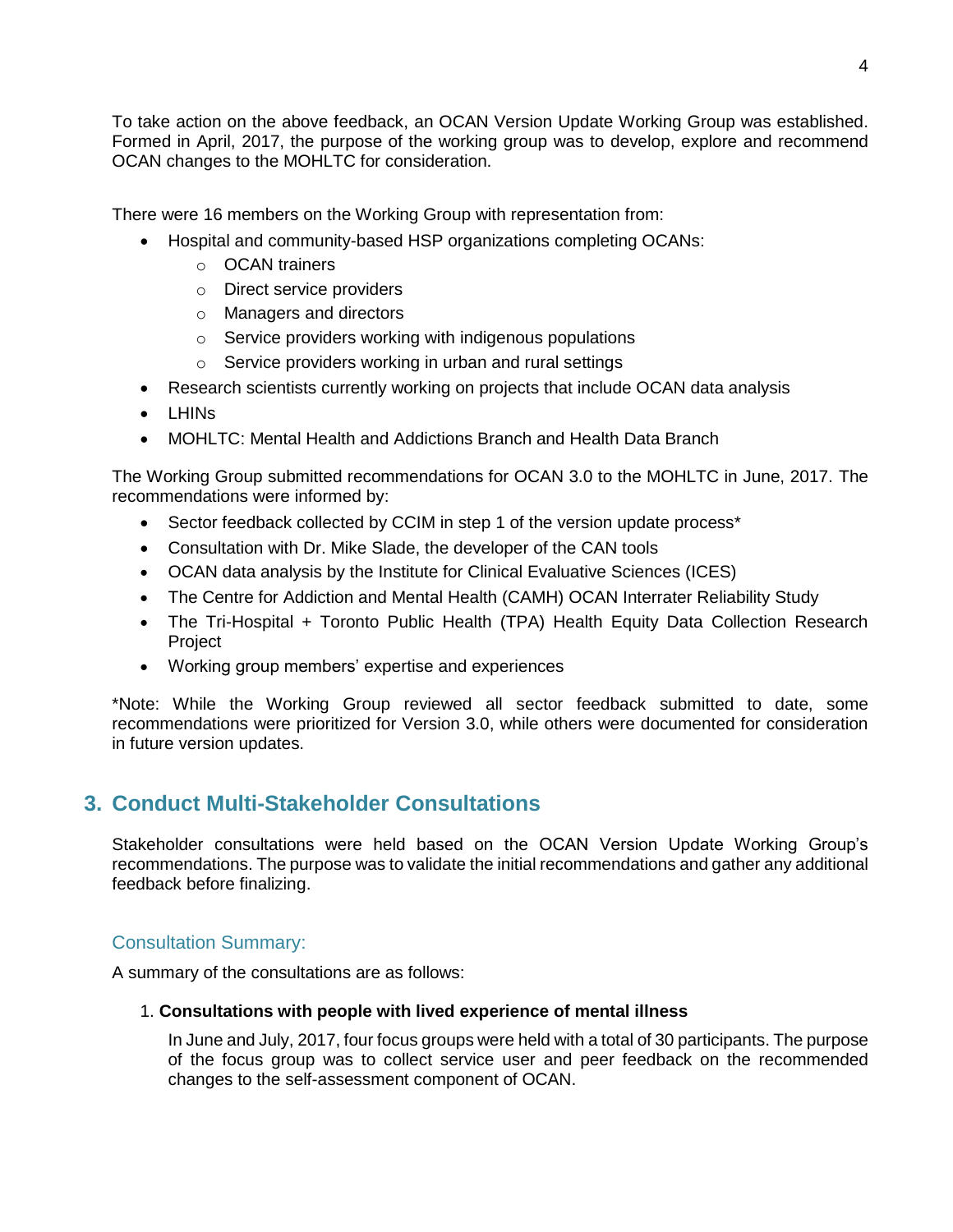Three focus groups were held in the Greater Toronto Area and were coordinated by the Peer Program Evaluation Project (PPEP) team at Canadian Mental Health Association (CMHA) Toronto. PPEP works in partnership with service providers to evaluate mental health services. Peers and service users from CMHA Toronto and the Fred Victor Centre participated in the focus groups.

 One focus group was held in Welland, Ontario and was coordinated by Oak Centre clubhouse. The focus group was based on questions developed by PPEP and was used to gather feedback from service users living in a rural setting.

#### **2. Consultation with HSPs and LHIN stakeholders**

 The OCAN Think Tank event was held in June, 2017. The event was hosted by the OCAN CoI, a partnership between CAMH Evidence Exchange Network (EENet), Oak Centre and CCIM. A total of 130 LHIN and HSP stakeholders from across the province participated in the event. The OCAN Version Update Working Group recommendations were presented for feedback. Information was gathered through participant responses to the following questions: What do you like about the proposed changes? What are your concerns with the proposed *changes?* 

#### **3. Consultation with Dr. Mike Slade**

 Dr. Mike Slade, the developer of the CAN tool, was consulted on recommended updates to OCAN to ensure that changes did not negatively impact the integrity of the evidenced-based content of the tool. He also provided clarification on the definition of some OCAN domains to ensure that revised questions accurately reflect the intent of the domains.

#### Key Themes:

The key themes identified in the consultations are as follows:

Agreement with the need to update OCAN: Overall, there was unanimous agreement that it is important to update the OCAN to better reflect the current environment. Stakeholders were appreciative that some recommendations have been deferred because decisions on those changes require further information and consultation. These have been outlined in the next section. There was also agreement that the in the future, OCAN requires regular updates in order respond to stakeholder feedback in a timely manner.

 **Consultation process**: Stakeholders were pleased with the process of gathering input from diverse sector representatives. Stakeholders were particularly supportive of gathering direct input from people with lived experience of mental illness to inform changes to OCAN.

 **Clinical value**: Much appreciation was expressed for focusing on changes that improve the clinical use of OCAN to support recovery oriented direct service. For example, stakeholders supported the inclusion of a question to support practices that identify and build on a client's strengths, skills and resourcefulness. Service users and providers were instrumental in revising domain trigger questions to address current version challenges. Stakeholders agreed that the revised questions help clients identify their needs and facilitate conversations with their service provider about areas hindering their recovery and formulating actions to address these needs.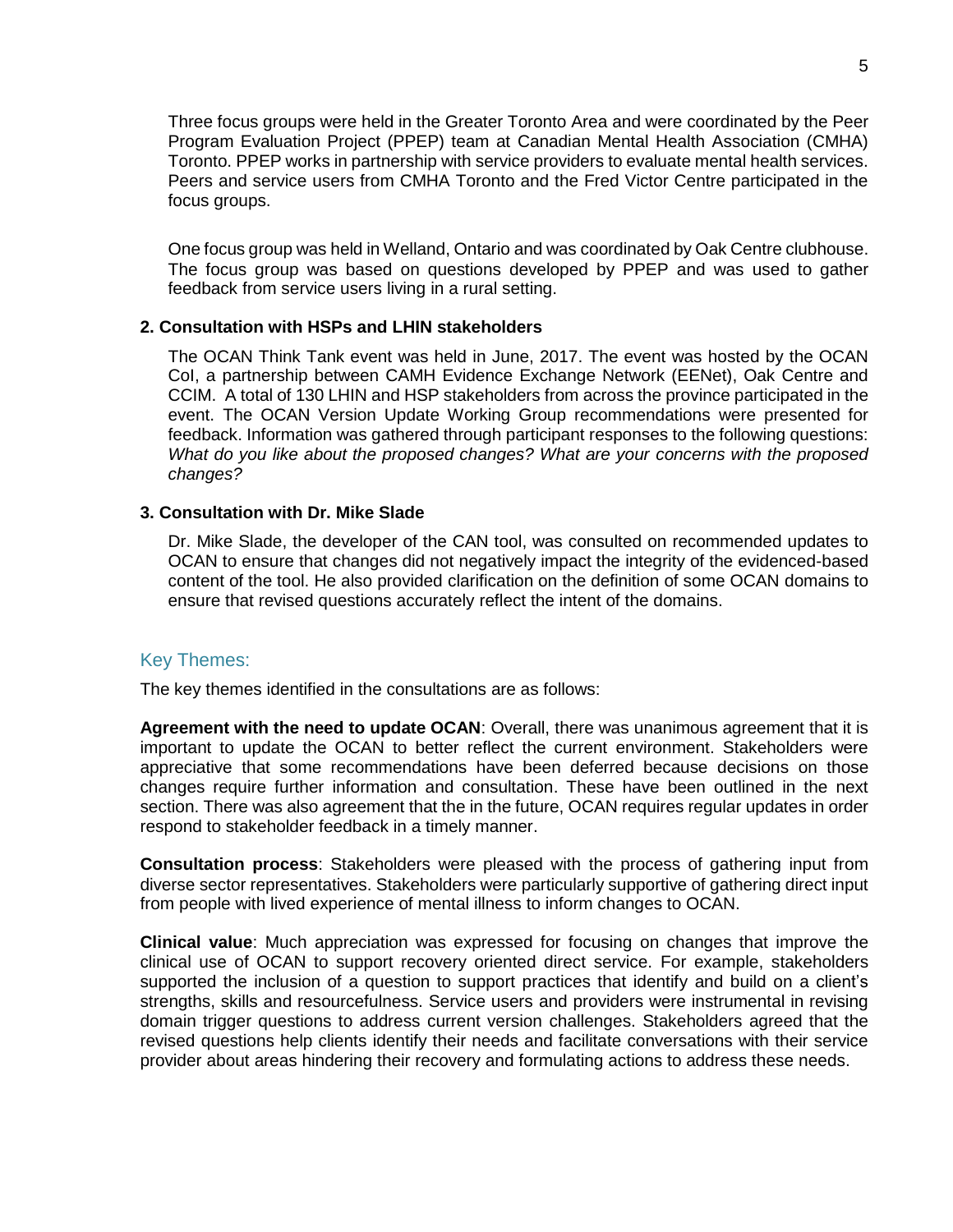**Use of updated terminology**: Stakeholders shared positive feedback in regards to changes to information gathering (e.g. addictions services and community health centres). There was similar positive feedback for updating diagnostic categories to from the DSM 4 to the DSM 5 and including the ability to specify the source of the diagnosis. the socio-demographic questions that reflect updated terminology and align with other sectors

# **5. Finalize OCAN 3.0**

 CCIM consolidated the feedback from the multi-stakeholder consultations and provided it to the OCAN Version Update Working Group for review. The Working Group was responsible for reviewing the original recommendations in combination with the consultation feedback and providing final recommendations to the MOHLTC. The Working Group found the consultation feedback particularly valuable when refining the original recommendations. OCAN version 3.0 was finalized by the MOHLTC in September, 2017.

## **OCAN Version 3.0 Update Summary**

The following changes were incorporated into OCAN version 3.0:

- Modified socio-demographic questions to align with the questions developed by the Tri-Hospital + Toronto Public Health (TPH) Health Equity Data Collection Research Project.
- Trigger questions for the 24 OCAN domains in the self-assessment and staff assessment were changed to better meet the objectives of identifying areas of client need and determining the kind of support required.
- Added the question: "*What are your strengths"* to identify clients' strengths.
- • Updated diagnostic categories to align with the current version of the Diagnostic and Statistical Manual (DSM-5).
- Added a question to identify the source of the diagnosis.
- Added to the dropdown list of options for "Referrals" (e.g. "cultural healing services")
- Removed separate questions where responses can be captured in the "comments" section of the appropriate domain in order to avoid duplication. (e.g. "*How has drinking had an impact on your life?" (Alcohol Domain) and "Have there been any changes to your social patterns recently?" (Company Domain))*

The OCAN version 3.0 forms with highlighted changes are attached in:

- Appendix A for the Core OCAN
- • Appendix B for the Core + Self OCAN
- Appendix C for the Full OCAN

 Further orientation and training will be provided to HSPs as they transition from OCAN version 2.0 to OCAN version 3.0.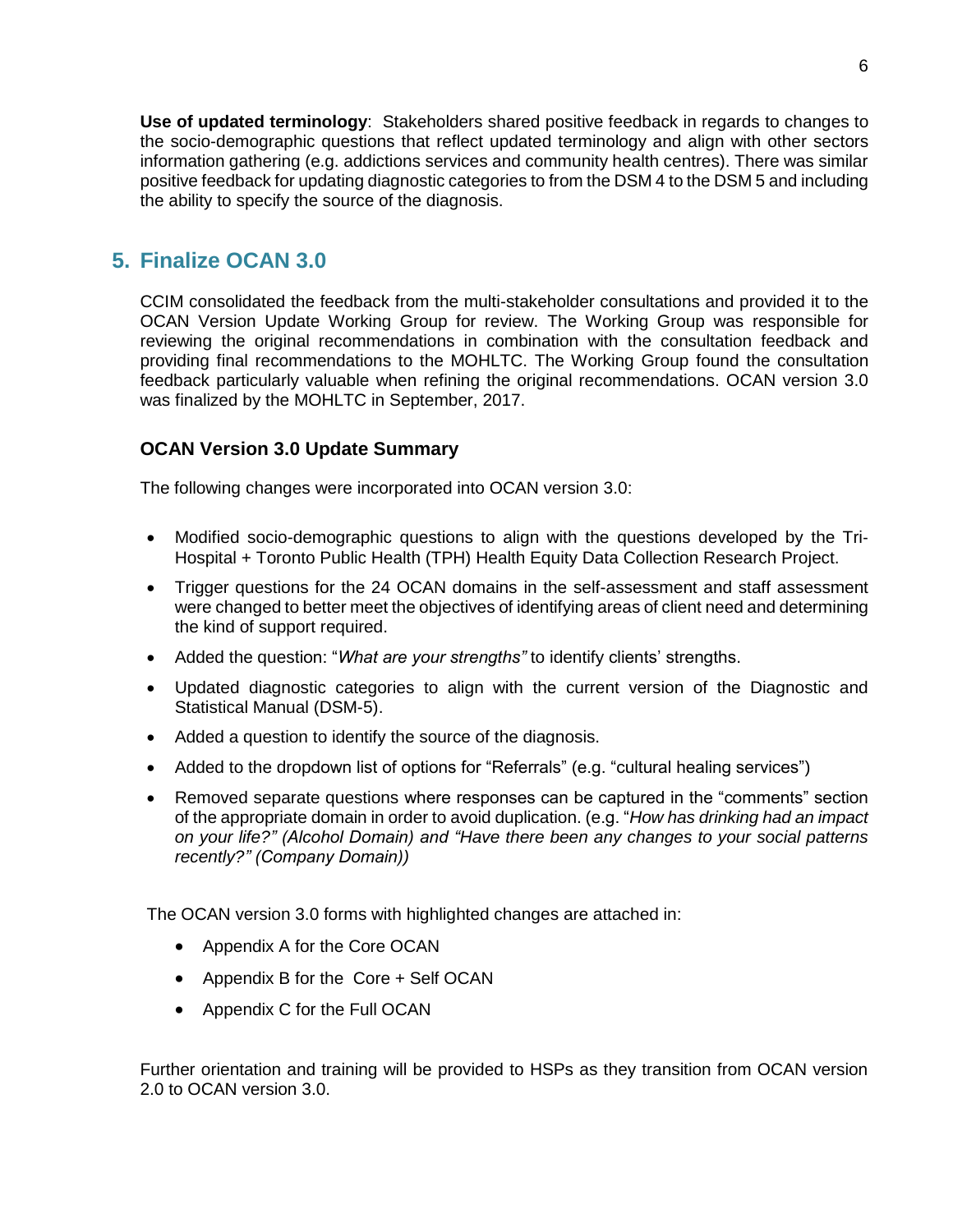### **Recommendations for future improvements to OCAN**

 The following stakeholder recommendations were gathered and flagged as priorities to be explored for future updates to OCAN:

#### *Strengths-based focus*

 Although a question has been added to gather information about a person's strengths, there was feedback gathered that indicated that this was not enough. Currently, the OCAN focuses on identifying the problems a person is experiencing. Service users recommended that there should be more of a strengths-based focus identifying individuals' strengths, abilities, knowledge, and personal resources. This recommendation has been deferred for further exploration.

#### *Trauma*

 There was a strong recommendation to add a specific question about traumatic experiences that impact a persons' mental health. The OCAN Version Update Working Group began working towards developing question(s) to be incorporated, but decided that more time was required for research and consultation to determine the appropriate question(s). This has been flagged as a priority for the next version update. Training on OCAN version 3.0 will include direction on including information about trauma within the "comments" section of the appropriate domain, for example, "Psychological Distress".

#### *Education and employment goals*

 Some stakeholders recommended adding new domains to identify needs related to employment within the same domain from the CAN called "Daytime Activities". The domain itself cannot be changed as it would impact the integrity of the evidence-based tool. In light of this, stakeholders goals. This has been flagged as a priority for the next version update. and education. Needs and actions related to leisure, education and employment are collected have recommended adding additional questions to capture leisure, employment and education

## **6. Roll Out OCAN 3.0**

 With OCAN version 3.0 finalized, CCIM has initiated the roll out phase of the update. OCAN 3.0 will be available for upload as of April 1, 2018. To allow adequate time for transition, HSPs and their respective software vendors have one year to implement the changes. To ensure a successful roll out, CCIM will be implementing ongoing communications, training and support to a range of stakeholders, including LHINs, HSPs and software vendors. Key activities required to support the transition include:

 **Communications**: CCIM has developed webinar sessions, summary reports, detailed change documents and specification documents for a range of audiences. Some of these items have been shared, while others are scheduled for distribution in advance of the golive date.

**Training**: Newly developed training sessions for OCAN version 3.0 will be available for